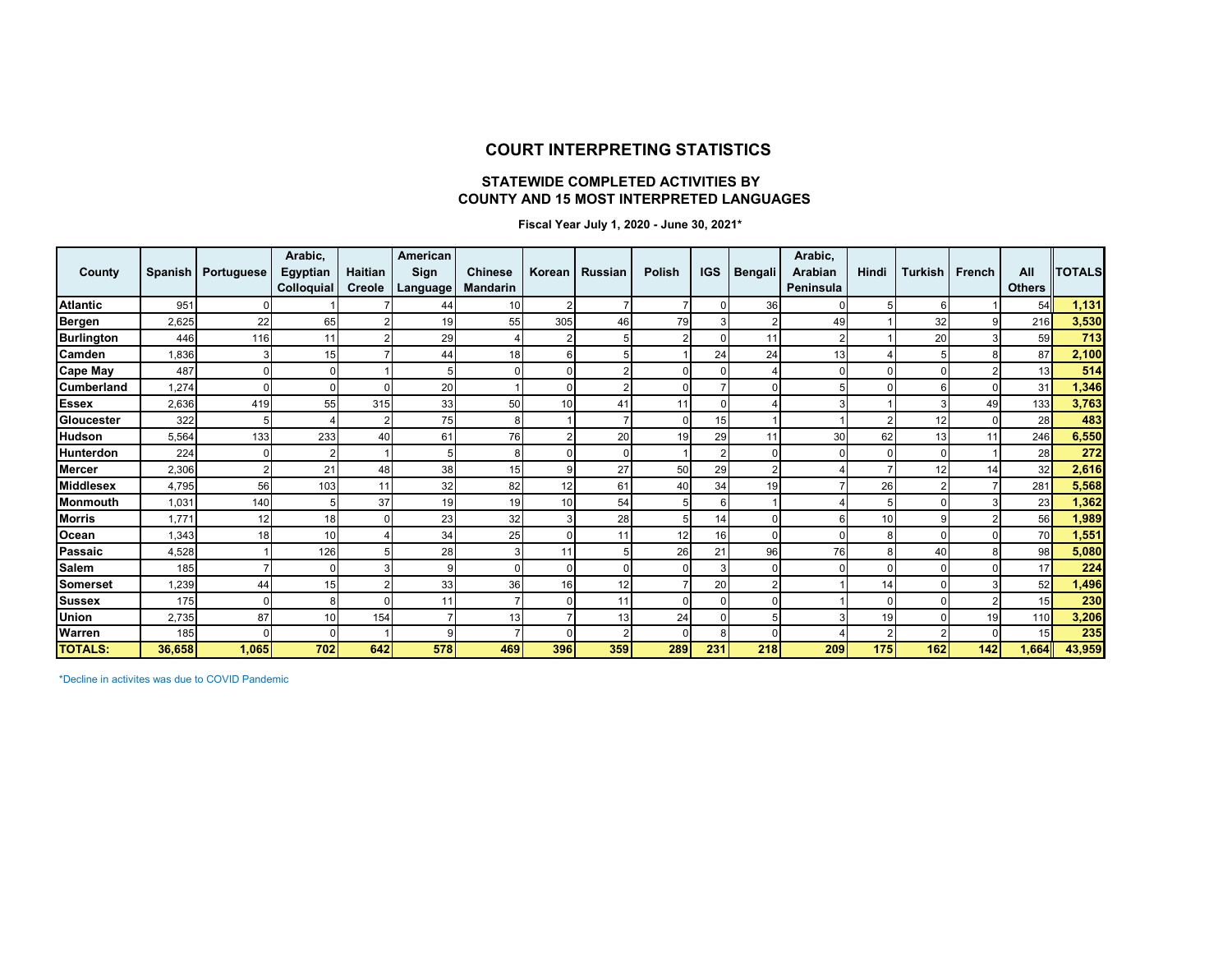# **COURT INTERPRETING STATISTICS**

## **STATEWIDE COMPLETED ACTIVITIES BY LANGUAGE**

 **Fiscal Year July 1, 2020 - June 30, 2021\***

| <b>LANGUAGE</b>                           | <b>Completed</b><br><b>Activities</b> | <b>LANGUAGE</b>                                         | <b>Completed</b><br><b>Activities</b> |  |
|-------------------------------------------|---------------------------------------|---------------------------------------------------------|---------------------------------------|--|
| Spanish                                   | 36,658                                | Albanian, Tosk                                          | 12                                    |  |
| Portuguese                                | 1,065                                 | Japanese                                                | 11                                    |  |
| Arabic, Egyptian Colloquial               | 702                                   | Serbian                                                 | 11                                    |  |
| <b>Haitian Creole</b>                     | 642                                   | Jakalteko (Popti)                                       | 9                                     |  |
| American Sign Language (ASL)              | 578                                   | Yoruba (Yooba)                                          | 9                                     |  |
| Chinese, Mandarin                         | 469                                   | Czech                                                   | 8                                     |  |
| Korean                                    | 396                                   | Mam                                                     | 8                                     |  |
| Russian                                   | 359                                   | Amharic                                                 | 7                                     |  |
| Polish                                    | 289                                   | Bamanankan                                              | 6                                     |  |
| Idiosyncratic Gestural System             | 231                                   | Armenian                                                | 5                                     |  |
| Bengali                                   | 218                                   | Bosnian                                                 | 5                                     |  |
| Arabic, Arabian Peninsula                 | 209                                   | Bulgarian                                               | 5                                     |  |
| Hindi                                     | 175                                   | <b>Burmese</b>                                          | 5                                     |  |
| <b>Turkish</b>                            | 162                                   | Chinese, Cantonese/Yue: Hoishan, Taishan, Toishan       | 5                                     |  |
| French                                    | 142                                   | German, Standard                                        | 5                                     |  |
| Gujarati (Gujerathi, Gujeratil, Gujrathi) | 140                                   | Achi                                                    | 4                                     |  |
| Urdu                                      | 137                                   | Sinhala (Singhala, Singhalese, Sinhalese)               | 4                                     |  |
| Punjabi, Eastern                          | 133                                   | Sylheti                                                 | 4                                     |  |
| Vietnamese                                | $131$                                 | Zapotec, Southeastern Ixtlan                            | 4                                     |  |
| Arabic, Levantine Colloquial              | 123                                   | Guyanese Creole English                                 | 3                                     |  |
| Italian                                   | 89                                    | Malayalam (Malayalani, Malayali, Malean)                | 3                                     |  |
| Tagalog/Filipino                          | 85                                    | Mixtec, Ixtayutla                                       | 3                                     |  |
| Chinese, Cantonese/Yue: Guangzhou         | 75                                    | Mongolian, Halh (Mongol)                                | 3                                     |  |
| <b>Hebrew</b>                             | 60                                    | Pulaar (Pulaar Fulfulde)                                | 3                                     |  |
| Akan                                      | 41                                    | Tigrigna (Tigrinya, Tigray)                             | 3                                     |  |
| Punjabi, Western                          | 41                                    | Dari                                                    | $\overline{c}$                        |  |
| Albanian, Gheg                            | 37                                    | Dutch                                                   | $\overline{c}$                        |  |
| Arabic, North Africa                      | 33                                    | Indonesian                                              | 2                                     |  |
| Kiche                                     | 31                                    | Kaqchikel-Kiche                                         | 2                                     |  |
| Qeqchi (Quecchi)                          | 30                                    | Krio                                                    | 2                                     |  |
| Georgian                                  | 28                                    | Kurdish, Northern (Kurmanci, Kurmanji)                  | 2                                     |  |
| Macedonian                                | 28                                    | Lithuanian                                              | $\overline{\mathbf{c}}$               |  |
| Mandinka (Mande, Mandingo, Mandique)      | 28                                    | Nepali (Nepalese)                                       | $\overline{c}$                        |  |
| Greek (Grec, Greco)                       | 26                                    | Qanjobal                                                | 2                                     |  |
| Persian, Iranian                          | 26                                    | Slovak (Slovakian, Slovencina)                          | $\overline{c}$                        |  |
| Ukranian                                  | 24                                    | Swahili, Congo                                          | 2                                     |  |
| Tamil (Tamalsan, Tambul, Tamili)          | 19                                    | Languages with one event each:                          |                                       |  |
| Hungarian                                 | 17                                    | Bassa; Chatino, Eastern; Zenzontepec, Chinese, Foochow; |                                       |  |
| Kaqchikel                                 | 17                                    | Chinese, Wu; Croatian; Finnish; Pashto, Southern;       |                                       |  |
| Telugu                                    | 15                                    | Pidgin, Nigerian; Tajiki, Finnish                       |                                       |  |
| Khmer, Central                            | 14                                    |                                                         |                                       |  |
| Romanian                                  | 14                                    | <b>TOTALS:</b>                                          |                                       |  |
| Swahili                                   | 14                                    | 43,959 Completed Activities                             |                                       |  |
| Igbo (Ibo)                                | 13                                    | <b>95 Languages</b>                                     |                                       |  |
| Thai                                      | 13                                    |                                                         |                                       |  |

 **\*Decline in activities was due to COVID Pandemic.**